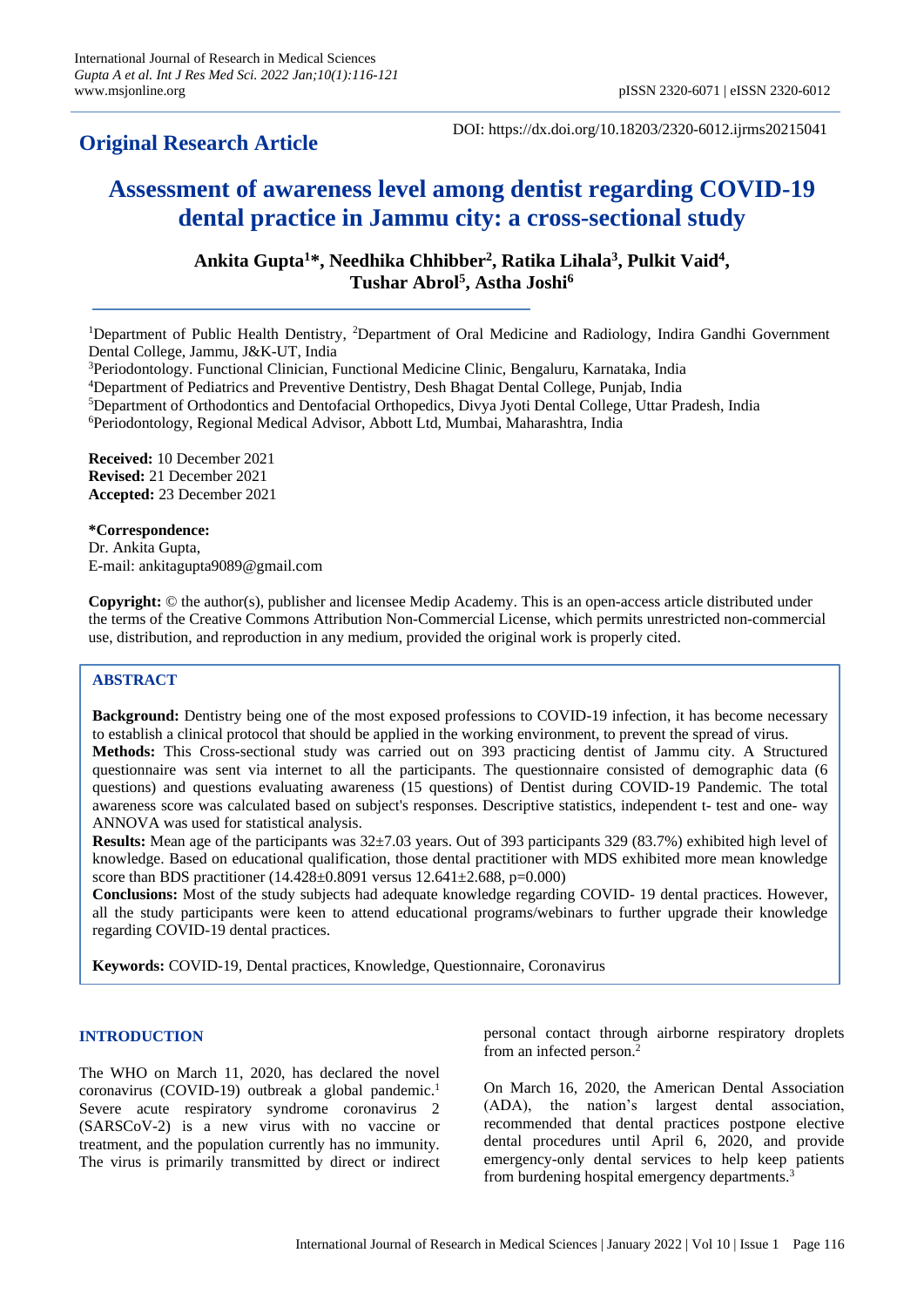The virus is transmitted through droplets, and the spread mainly occurs through coughing, sneezing, and salivary contamination.<sup>5</sup> The infected droplets are propagated through contact with infected subjects, with or without clinical signs of COVID19.

Given the widespread transmission of SARS-CoV-2, healthcare providers are at an increased risk of contracting the infection and becoming potential carriers of the disease. According to Occupational Safety and Health Administration (OSHA), dental health care personnel (DHCP) are placed in very high exposure risk category as dentists work in close proximity to the patient's oral cavity.

Dentistry being one of the most exposed professions to the infection, it has becomes necessary to establish a clinical protocol that should be applied in the working environment, to prevent the spread of virus. The centre for disease control and American Dental Association has raised an alert and suggested several interim guidelines to be followed in dental practice. Various personal protective measures have been recommended to avoid or minimize aerosol generating procedures.

Recently, an extensive review paper written by researchers from Wuhan University School and Hospital of Stomatology, published several recommendations for dentists and dental students to manage COVID-19 patients.<sup>6</sup> It has now become a necessity for all the practicing dentist to implement COVID-19 preventive measures and optimize their clinical practice according to the changing trends to ensure safe and risk-free practice. Therefore, the aim of the present study was to assess the level of awareness among practicing dentist regarding covid-19 preventive measures and to find out association of various socio-demographic factors with level of awareness among practicing dentist in Jammu city.

#### **METHODS**

#### *Study population and sample size*

A cross-sectional study was conducted at Indira Gandhi Government Dental College and Hospital Jammu, among dental surgeons practicing in J and K from January 2021 to June 2021. Total of 5000 dental surgeons are registered in J and K State Dental Council. So, the sample size was calculated to be 357. To compensate for non-participation 10% of the total sample size is added. The final sample size is 393. Participants who gave consent were included in the study. Interns and students undergoing BDS course were excluded from the study. A written informed consent was obtained from all the participants. Convenience sampling and Chain referral sampling method was used to collect the data. This study was performed in accordance with the Declaration of Helsinki. The questionnaire contained a consent section stating the purpose of the study, nature of the survey, voluntary participation, declaration of confidentiality and anonymity.

#### *Research instrument*

A structured questionnaire was sent via internet (e-mail and social media) to all the participants. The questionnaire was drafted for the present expert's opinion. The questionnaire was validated using content validity. Statistician evaluated the construct and content validity of the questionnaire.<sup>5</sup> A pilot study was undertaken on 10% of the study participants to check the feasibility and relevance of proforma. They were not included in the study. The questionnaire consisted of demographic data (6 questions) and questions evaluating knowledge (7 questions), attitude (2 questions) and practice (6 questions) of dentist during COVID-19 pandemic.

The total awareness score was calculated based on subject's responses. Negative response was given "0" score and positive response was given "1". The total score was calculated by adding the sum of all responses, that ranged from 1 to 15. The expected maximum total awareness score was 15 and a minimum score of 0. Based on the collective sum of scores, subjects were considered to have high level of knowledge if the percentage score was 80%-100%, moderate level (60%-79%) and ≤59% as low level. Based on the sum scores, level of knowledge was classified into low level knowledge (less than 60%; 0-8 scores), moderate level knowledge (60-80%; 9-11 scores) and high-level knowledge (80-100%; 12-15 score  $4$ 

#### *Statistical analysis*

The collected data were thoroughly screened and entered into MS-excel spread sheets and analysis was carried out using Statistical Package for Social Sciences (SPSS) version 20. Descriptive statistics were used to determine knowledge scores. To find out the association between socio-demographic factors and mean knowledge scores independent t- test and one- way ANNOVA was used. P≤0.05 was considered statistically significant.

#### **RESULTS**

The cross-sectional study was conducted among dentist practicing in Jammu city, J and K –UT. A total of  $393$ dentists completed the survey questionnaire. Among them 62.1% were females. (Figure 1) Mean age of the participants was 32±7.03 years. Out of 393 participating dentists, 47.6% of them had completed Master of Dental Surgery (MDS). (Figure 2) Frequency distribution of the responses received from the study participants are presented in Figure 3.

While assessing the knowledge scores, 101 (25.7%) of the dentist were unaware about the post covid-19 recovery time, 97 (24.7%) were not aware about the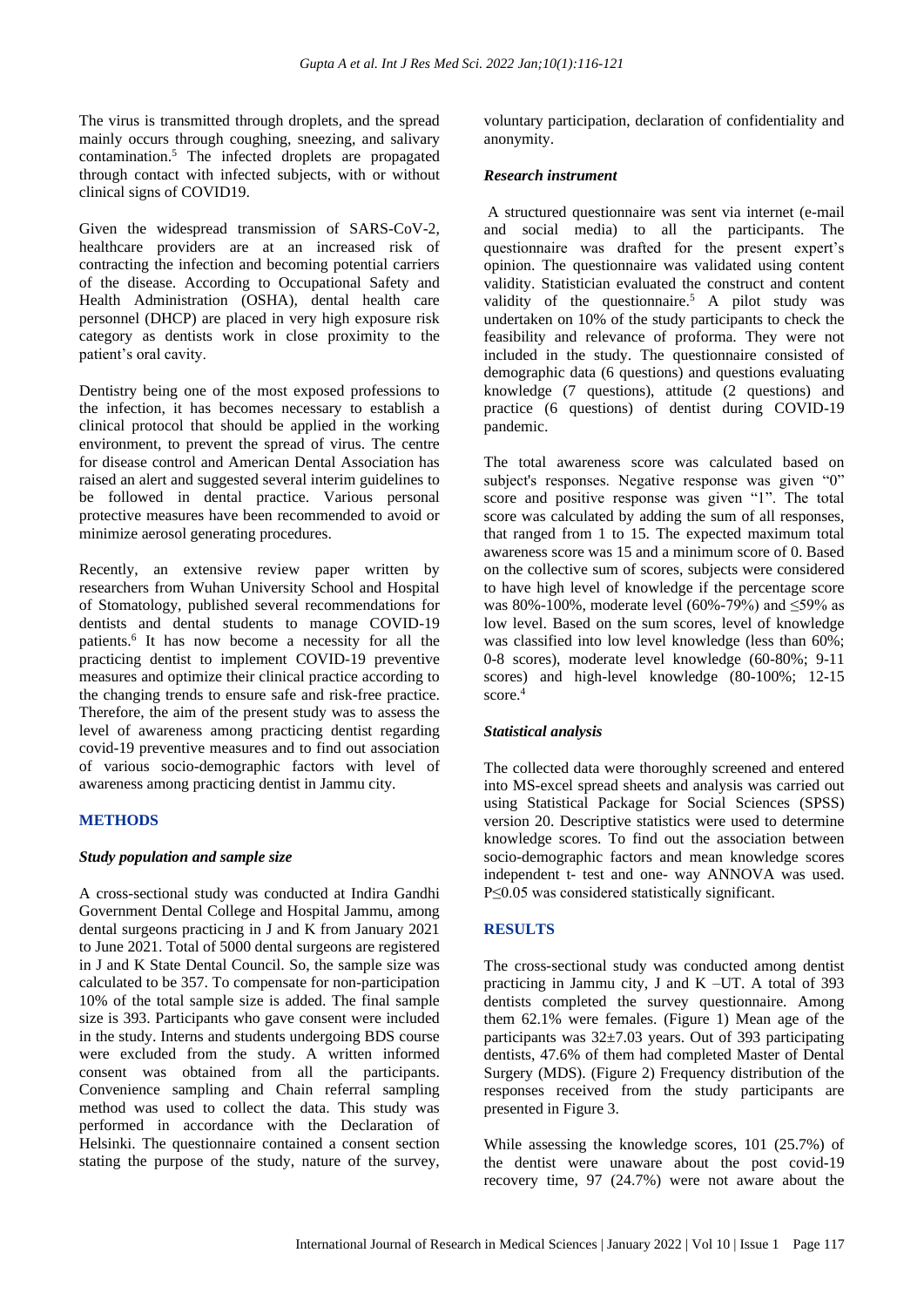extraoral Radiographic technique, 83 (21.1%) had no knowledge on different types of mask that provided protection against Covid- 19 during dental treatment. (Table 1) N95 Mask was the most commonly used among the participating Dentist. (Figure 4)

While assessing the attitude of dentist, it was seen that 100% of dentist were keen to attend workshop regarding COVID-19 awareness. 100% of the dentist agreed that DCI/ IDA should issue guidelines with regard to Dental Practice during COVID-19 phase. While assessing the practice, 98% were aware about the different mouth rinsing agents used before the start of dental treatment, among them 332(86.20%) were aware about the dosage of the mouth rinse used and 53 (13.80%) were unaware (Figure 5).

### **Table 1: Frequency distribution of study participants based on their responses.**

|                                                                                                                     | <b>Frequency</b> |                |  |
|---------------------------------------------------------------------------------------------------------------------|------------------|----------------|--|
| <b>Question</b>                                                                                                     | <b>Yes</b>       | N <sub>0</sub> |  |
| Awareness of extra oral radiographic technique                                                                      | 296 (75.3%)      | 97 (24.7%)     |  |
| Awareness about post covid complications                                                                            | 324 (82.4%)      | 69 (17.6%)     |  |
| <b>Awareness about Post Covid-19 recovery time</b>                                                                  | 292 (74.3%)      | 101(25.7%)     |  |
| Aware about mucomycorsis signs and symptoms                                                                         | 315 (80.2%)      | 78 (19.8%)     |  |
| Awareness about the sequence of Donning and Doffing of<br><b>PPE Kit used in the dental clinic</b>                  | 326 (83%)        | 67 (17%)       |  |
| Awareness about the different types of mask that provides<br>protection against COVID-19 during dental treatment    | 310 (78.9)       | 83 (21.1%)     |  |
| Awareness about the different surface disinfectants used in<br>dental practice that are effective against COVID -19 | 355 (90.3%)      | 38 (9.7%)      |  |

#### **Table 2: Distribution of mean knowledge scores among the study participants.**

| <b>Knowledge score</b> | <b>Number</b> | <b>Percentage</b> |
|------------------------|---------------|-------------------|
| $\mathbf{Low} (0-8)$   | 10            | 2.5%              |
| Medium $(9-11)$        | 54            | 13.7%             |
| <b>High (12-15)</b>    | 329           | 83.7%             |



**Figure 1: Frequency distribution of dentist based on gender.**



**Figure 2: Frequency distribution of dentist based on educational qualification.**

### **Table 3: Distribution of mean knowledge score according to different socio-demographic factors.**

| Socio-demographic factors        |            | <b>Mean score</b> | <b>SD</b> | P value  |
|----------------------------------|------------|-------------------|-----------|----------|
| <b>Educational Qualification</b> | <b>BDS</b> | 12.641            | 2.6882    | $0.000*$ |
|                                  | <b>MDS</b> | 14.428            | .8091     |          |
| <b>Experience</b>                | $1-5$      | 13.620            | 1.9403    | $0.000*$ |
|                                  | $6-10$     | 14.477            | 0.7812    |          |
|                                  | $11 - 15$  | 14.786            | 0.4258    |          |
|                                  | $16 - 20$  | 10.350            | 2.8335    |          |

Continued.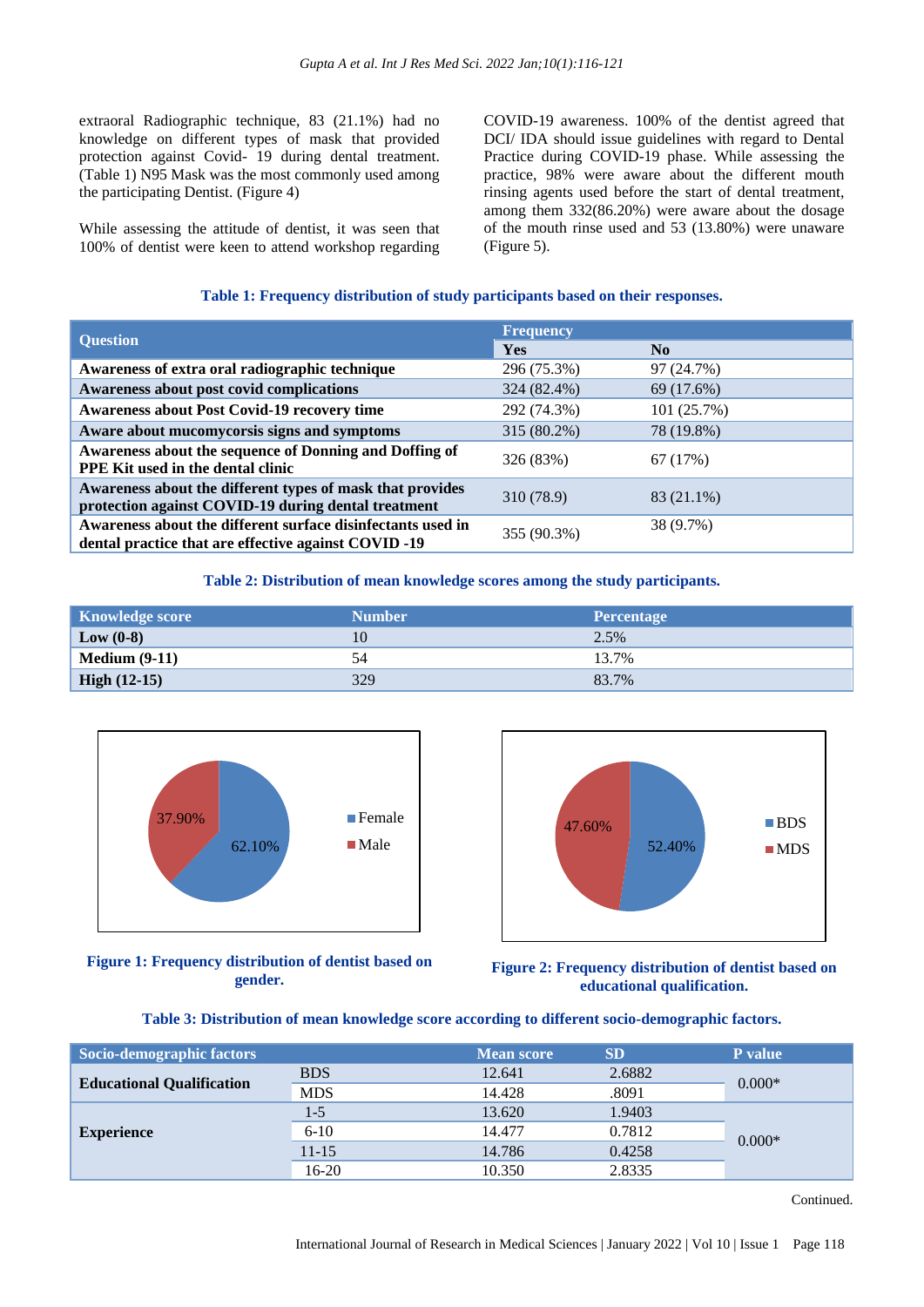| Socio-demographic factors |                   | <b>Mean score</b> | <b>SD</b> | <b>P</b> value |
|---------------------------|-------------------|-------------------|-----------|----------------|
|                           | >21               | 8.444             | 1.3815    |                |
| Working profile           | Clinical practice | 13.682            | 2.0691    |                |
|                           | Academics         | 12.254            | 2.6247    | $0.000*$       |
|                           | <b>B</b> oth      | 13.883            | 1.9418    |                |



**Figure 3: Professional profile of study participants.**



#### **Figure 4: Frequency distribution of study participants according to the type of mask used.**

Out of 393 participants 329 (83.7%) exhibited high level of knowledge. (Table 2) The association between sociodemographic characteristics and overall mean knowledge are demonstrated in Table 3. In the current study, educational qualification, experience and working profile in dental practice were the factors that showed

statistically significant association with mean knowledge scores. Based on educational qualification, those dental practitioner with MDS exhibited more mean knowledge score than BDS practitioner (14.428±0.8091 versus  $12.641 \pm 2.688$ , p=0.000) (Table 3).



**Figure 5: Frequency distribution of study participants based on their responses to use mouth wash and dosage of mouth wash.**

# **DISCUSSION**

The transmission of COVID-19 poses a higher risk for people who come in close contact with an infected individual, such as those who are in close proximity to or work near the patient, i.e. healthcare workers. The distance between the working field and the dentist is approximately 35–40 cm, and dentists undertake many time consuming procedures, which puts them at a higher risk of contracting COVID-19.<sup>6</sup> To assess the preparedness of dentists to combat the disease outbreak, various researches have been conducted across the globe.7 With a similar objective, current study has included demographics like the qualification, number of years of experience and the designation of dentists practicing in J and K, to evaluate their level of knowledge and preparedness against COVID-19.

The Centre for Disease Control (CDC) American Dental Association (ADA), has issued several interim guidelines and protocols to prevent the spread of COVID19 in dental settings. The awareness of participants was evaluated based on the guidelines set by the governing bodies and in general it was observed that 75.3% dentists were aware of extraoral radiographic techniques, 82.4% had awareness about post COVID-19 complications, 80.2% were aware about Mucormycosis signs and symptoms. The awareness about the sequence of Donning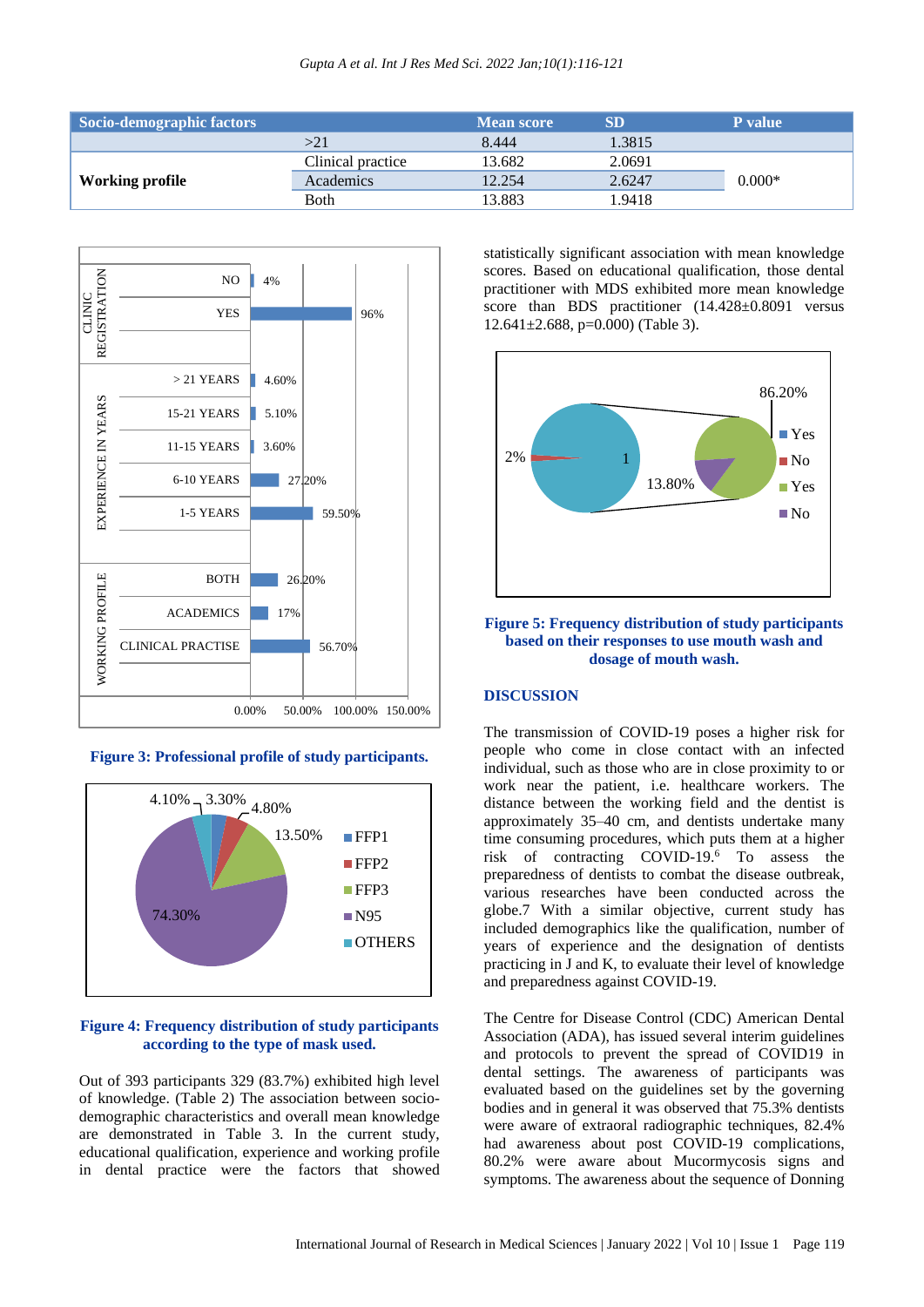and Doffing of PPE Kit used in the dental clinic was 83%, 78.9% showed awareness about the different types of mask that provides protection against COVID-19 during dental treatment and lastly 90.3% of the dentists were aware about the different surface Disinfectants used in Dental Practice that are effective against COVID -19.

The findings of the current survey demonstrated that the majority of dentists had good knowledge (83.7%). Our result is consistent with study done by Kamate et al Nasser et al Saqlain et al in Pakistan and another study conducted by Alwazzan et al.<sup>7,10-12</sup>

When the mean knowledge score was evaluated based on it being low/medium/high, it was seen that 83.7% participants had a high mean knowledge score. Our score was lower than the previous study conducted by Kamate et al.<sup>7</sup>

Dentists with a master degree showed relatively more knowledge compared to BDS practitioners. This could be due to the fact that a dentist with a master's qualification, may undergo extensive infection control training, and get more chances for professional development. Current findings align with the results obtained by Kanaparthi et  $al.<sup>4</sup>$ 

When a comparison was made in respect to the number of years of experience vs the knowledge of COVID-19 it was observed that an experience of more than 6 to 15 years had a better understanding of COVID-19 than the freshers or old practitioners. This is in accordance with study done by Alwazzan et al, where Study participants with more than ten years of experience showed higher knowledge scores.<sup>12</sup> This could be because most dental practitioners are familiar with the principle of universal precautions for cross-infection control during previous infectious breakouts like H1N1 influenza and are well aware of strict disinfection techniques. Moreover, owing to their age and risk of getting infected themselves, many old practitioners were not actively practicing during the pandemic.<sup>8</sup>

Dentists who were clinical practitioners were more aware of COVID-19 than academicians. Staying connected with academics gives practitioners an edge to stay updated with the latest guidelines, pathology and symptoms of disease, whereas practicing as a clinician gives a handson experience of the current state of dental practice. This could be the reason why dentists who were practicing both had relatively more awareness. Similar Results were seen in study done by Widyarman et al.<sup>9</sup>

While assessing the attitude of dentists, it was seen that 100% of dentists were keen to attend workshops regarding COVID-19 awareness. 100% of the dentists agreed that DCI/ IDA should issue guidelines with regard to Dental Practice during COVID-19 phase. Many participants emphasized on being updated with evidencebased information so as to ensure preparedness of the dental practitioner for current and future dental practice against prevention of COVID19 and optimize safety for themselves and their patients. Similar results were seen in study done by Kanaparthi et al and Khader et al.<sup>4,13</sup>

Despite our best efforts there are few limitations in our study firstly, the low response rate, secondly, crosssectional nature of the study and limited time frame of data collection. This could result in sampling error and therefore, our results might not have accurately reflected the true levels of awareness of dental practitioner across J and K. We recommend further studies to be carried out with larger sample and multicentre studies at various locations.

#### **CONCLUSION**

The findings of the present study revealed that majority of the study subjects had adequate awareness regarding COVID- 19 dental practices. However, constant upgradation is required to cope up with the constantly changing situations of COVID- 19. In the present study all participants had a positive attitude and were keen to attend educational programs/webinars to further upgrade their knowledge regarding covid-19 dental practices. DCI/ IDA should issue guidelines with regard to Dental Practice during the changing COVID-19 phase.

*Funding: No funding sources Conflict of interest: None declared Ethical approval: Not required*

## **REFERENCES**

- 1. Cucinotta D, Vanelli M. WHO Declares COVID-19 a Pandemic. Acta Biomed. 2020;91(1):157-60.
- 2. Bahl P, Doolan C, de Silva C, Chughtai AA, Bourouiba L, MacIntyre CR. Airborne or droplet precautions for health workers treating COVID-19? J Infect Dis. 2020;189.
- 3. Brian Z. Oral Health and COVID-19: Increasing the Need for Prevention and Access. Prev Chronic Dis. 2020;17(8):e82.
- 4. Kanaparthi A, Dukkireddy D, Gopalaiah H, Kesary SPR, Katne T, Gantala R. Awareness of COVID 19 pandemic among dental practioners of Telangana state, India: A cross sectional survey. J Oral Biol Craniofac Res. 2020;10(4):484-9.
- 5. Lawshe CH. A quantitative approach to content validity. Pers Psychol. 1975;28:563-75.
- 6. Meng L, Hua F, Bian Z. Coronavirus Disease 2019 (COVID-19): Emerging and Future Challenges for Dental and Oral Medicine. J Dent Res. 2020;99(5):481-7.
- 7. Kamate SK, Sharma S, Thakar S, Srivastava D, Sengupta K, Hadi AJ,et al. Assessing Knowledge, Attitudes and Practices of dental practitioners regarding the COVID-19 pandemic: A multinational study. Dent Med Probl. 2020;57(1):11-7.